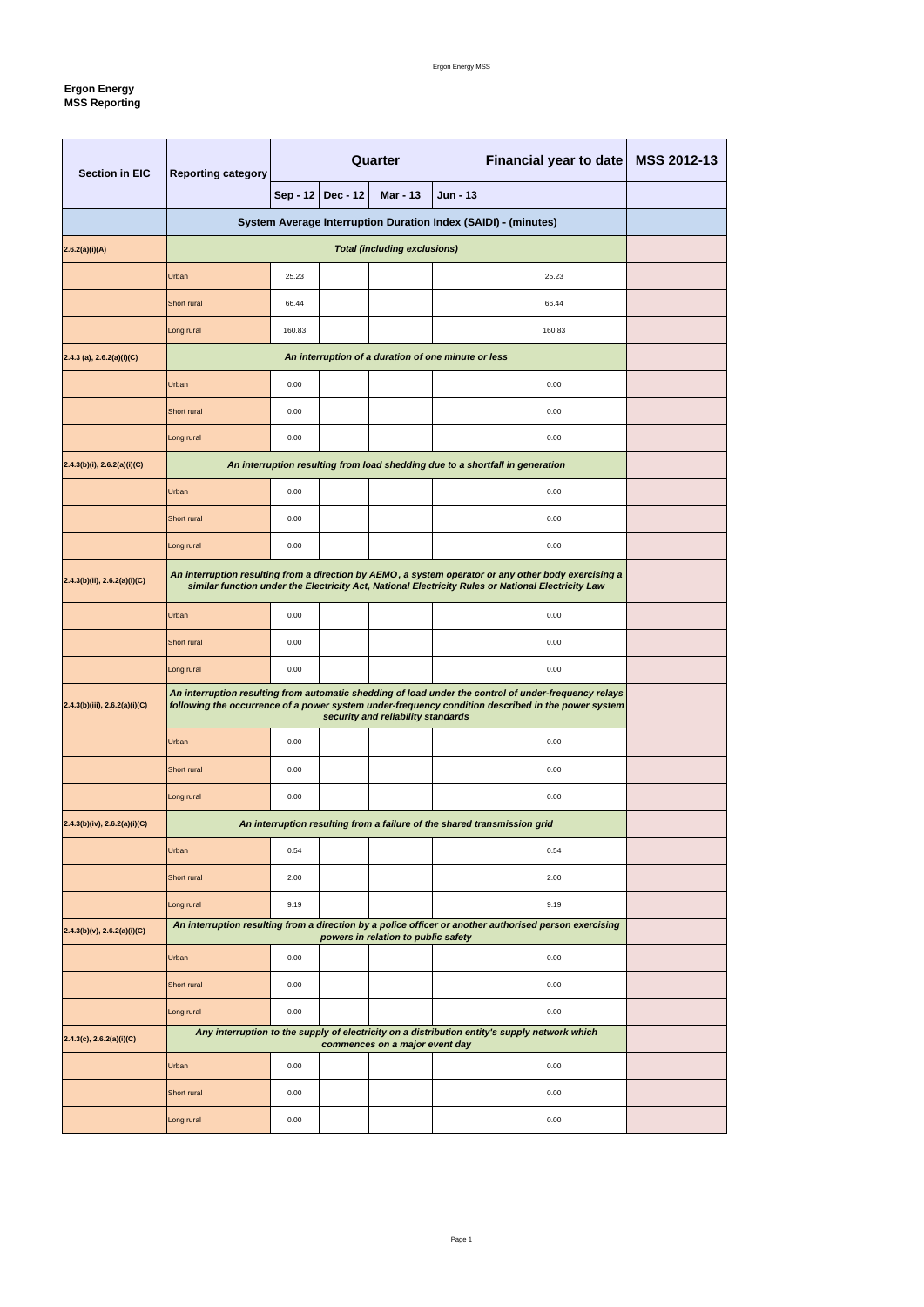Ergon Energy MSS

| 2.4.3(d), 2.6.2(a)(i)(C)         | An interruption caused by a customer's electrical installation or failure of that electrical installation |        |  |        |  |
|----------------------------------|-----------------------------------------------------------------------------------------------------------|--------|--|--------|--|
|                                  | Urban                                                                                                     | 0.23   |  | 0.23   |  |
|                                  | Short rural                                                                                               | 0.49   |  | 0.49   |  |
|                                  | Long rural                                                                                                | 2.75   |  | 2.75   |  |
| 2.6.2(a)(iii)                    |                                                                                                           |        |  |        |  |
|                                  | Urban                                                                                                     | 0.77   |  | 0.77   |  |
|                                  | Short rural                                                                                               | 2.49   |  | 2.49   |  |
|                                  | Long rural                                                                                                | 11.94  |  | 11.94  |  |
| $2.6.2(a)(i)(B)$ , 2.6.2(a)(iii) |                                                                                                           |        |  |        |  |
|                                  | Urban                                                                                                     | 24.47  |  | 24.47  |  |
|                                  | Short rural                                                                                               | 63.95  |  | 63.95  |  |
|                                  | Long rural                                                                                                | 148.89 |  | 148.89 |  |
|                                  |                                                                                                           |        |  |        |  |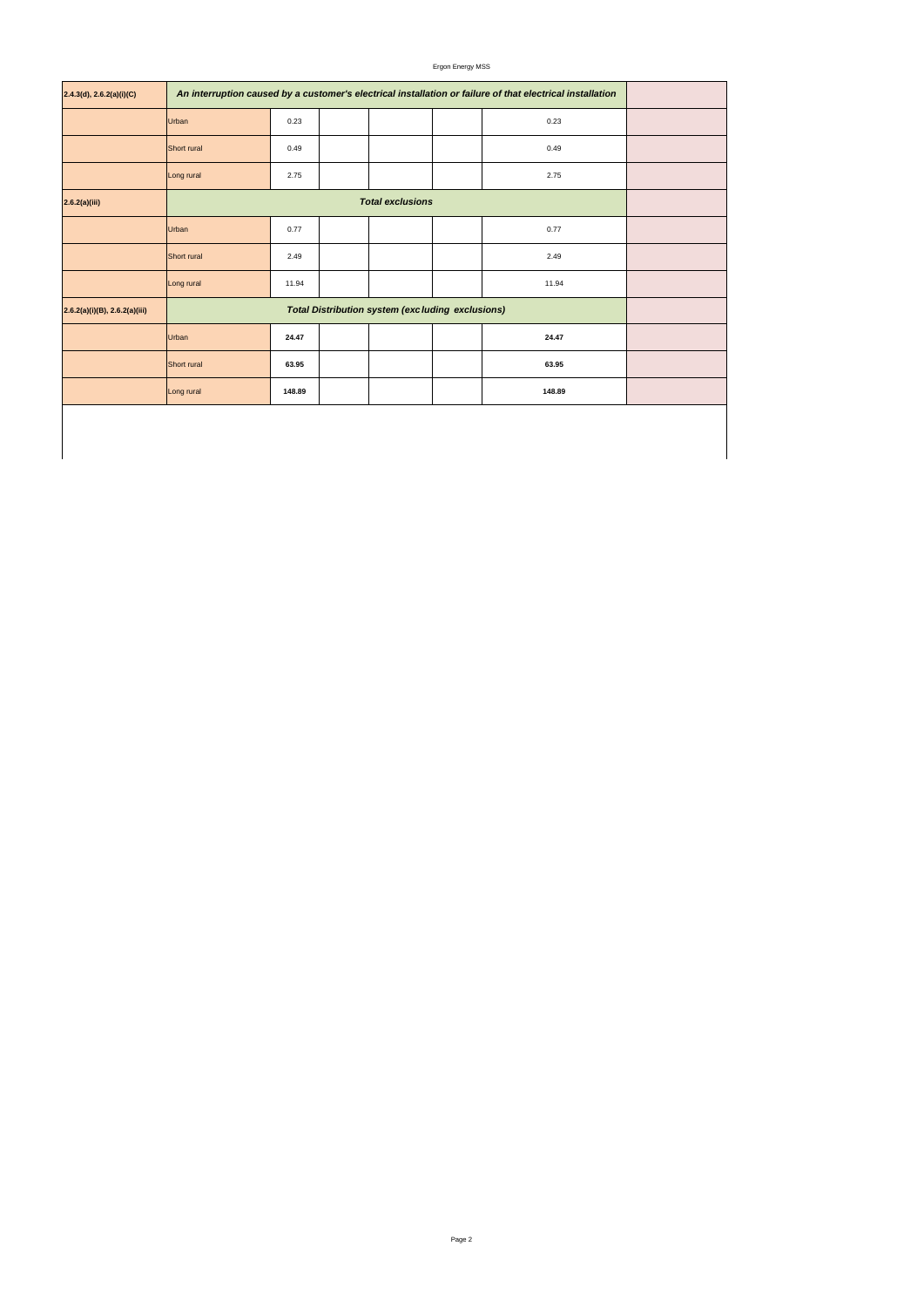|                                                                |                                                                                                                                                                                                                                                   | Quarter |                 |                                                     |          | Financial year to date                                                                                                                                                                                     | <b>MSS 2012-13</b> |  |  |
|----------------------------------------------------------------|---------------------------------------------------------------------------------------------------------------------------------------------------------------------------------------------------------------------------------------------------|---------|-----------------|-----------------------------------------------------|----------|------------------------------------------------------------------------------------------------------------------------------------------------------------------------------------------------------------|--------------------|--|--|
| <b>Section in EIC</b>                                          | Reporting category Sep - 12                                                                                                                                                                                                                       |         | <b>Dec - 12</b> | <b>Mar - 13</b>                                     | Jun - 13 |                                                                                                                                                                                                            |                    |  |  |
| System Average Interruption Frequency Index (SAIFI) - (number) |                                                                                                                                                                                                                                                   |         |                 |                                                     |          |                                                                                                                                                                                                            |                    |  |  |
|                                                                |                                                                                                                                                                                                                                                   |         |                 | <b>Total (including exclusions)</b>                 |          |                                                                                                                                                                                                            |                    |  |  |
|                                                                | <b>Urban</b>                                                                                                                                                                                                                                      | 0.278   |                 |                                                     |          | 0.278                                                                                                                                                                                                      |                    |  |  |
| 2.6.2(a)(i)(A), 2.6.2(a)(iii)                                  | Short rural                                                                                                                                                                                                                                       | 0.626   |                 |                                                     |          | 0.626                                                                                                                                                                                                      |                    |  |  |
|                                                                | Long rural                                                                                                                                                                                                                                        | 1.222   |                 |                                                     |          | 1.222                                                                                                                                                                                                      |                    |  |  |
|                                                                |                                                                                                                                                                                                                                                   |         |                 | An interruption of a duration of one minute or less |          |                                                                                                                                                                                                            |                    |  |  |
|                                                                | Urban                                                                                                                                                                                                                                             | 0.000   |                 |                                                     |          | 0.000                                                                                                                                                                                                      |                    |  |  |
| 2.4.3 (a), $2.6.2(a)(i)(C)$                                    | Short rural                                                                                                                                                                                                                                       | 0.000   |                 |                                                     |          | 0.000                                                                                                                                                                                                      |                    |  |  |
|                                                                | Long rural                                                                                                                                                                                                                                        | 0.000   |                 |                                                     |          | 0.000                                                                                                                                                                                                      |                    |  |  |
|                                                                |                                                                                                                                                                                                                                                   |         |                 |                                                     |          | An interruption resulting from load shedding due to a shortfall in generation                                                                                                                              |                    |  |  |
|                                                                | Urban                                                                                                                                                                                                                                             | 0.000   |                 |                                                     |          | 0.000                                                                                                                                                                                                      |                    |  |  |
| $2.4.3(b)(i)$ , $2.6.2(a)(i)(C)$                               | Short rural                                                                                                                                                                                                                                       | 0.000   |                 |                                                     |          | 0.000                                                                                                                                                                                                      |                    |  |  |
|                                                                | Long rural                                                                                                                                                                                                                                        | 0.000   |                 |                                                     |          | 0.000                                                                                                                                                                                                      |                    |  |  |
|                                                                |                                                                                                                                                                                                                                                   |         |                 |                                                     |          | An interruption resulting from a direction by AEMO, a system operator or any other body exercising a<br>similar function under the Electricity Act, National Electricity Rules or National Electricity Law |                    |  |  |
| $2.4.3(b)(ii)$ , $2.6.2(a)(i)(C)$                              | <b>Urban</b>                                                                                                                                                                                                                                      | 0.000   |                 |                                                     |          | 0.000                                                                                                                                                                                                      |                    |  |  |
|                                                                | <b>Short</b> rural                                                                                                                                                                                                                                | 0.000   |                 |                                                     |          | 0.000                                                                                                                                                                                                      |                    |  |  |
|                                                                | Long rural                                                                                                                                                                                                                                        | 0.000   |                 |                                                     |          | 0.000                                                                                                                                                                                                      |                    |  |  |
|                                                                | An interruption resulting from automatic shedding of load under the control of under-frequency relays<br>following the occurrence of a power system under-frequency condition described in the power system<br>security and reliability standards |         |                 |                                                     |          |                                                                                                                                                                                                            |                    |  |  |
| 2.4.3(b)(iii), 2.6.2(a)(i)(C)                                  | Urban                                                                                                                                                                                                                                             | 0.000   |                 |                                                     |          | 0.000                                                                                                                                                                                                      |                    |  |  |
|                                                                | Short rural                                                                                                                                                                                                                                       | 0.000   |                 |                                                     |          | 0.000                                                                                                                                                                                                      |                    |  |  |
|                                                                | Long rural                                                                                                                                                                                                                                        | 0.000   |                 |                                                     |          | 0.000                                                                                                                                                                                                      |                    |  |  |
|                                                                |                                                                                                                                                                                                                                                   |         |                 |                                                     |          | An interruption resulting from a failure of the shared transmission grid                                                                                                                                   |                    |  |  |
|                                                                | <b>Urban</b>                                                                                                                                                                                                                                      | 0.009   |                 |                                                     |          | 0.009                                                                                                                                                                                                      |                    |  |  |
| 2.4.3(b)(iv), 2.6.2(a)(i)(C)                                   | Short rural                                                                                                                                                                                                                                       | 0.040   |                 |                                                     |          | 0.040                                                                                                                                                                                                      |                    |  |  |
|                                                                | Long rural                                                                                                                                                                                                                                        | 0.175   |                 |                                                     |          | 0.175                                                                                                                                                                                                      |                    |  |  |
|                                                                | An interruption resulting from a direction by a police officer or another authorised person exercising                                                                                                                                            |         |                 |                                                     |          |                                                                                                                                                                                                            |                    |  |  |
| $2.4.3(b)(v)$ , $2.6.2(a)(i)(C)$                               | <b>Urban</b>                                                                                                                                                                                                                                      | 0.000   |                 |                                                     |          | 0.000                                                                                                                                                                                                      |                    |  |  |
|                                                                | Short rural                                                                                                                                                                                                                                       | 0.000   |                 |                                                     |          | 0.000                                                                                                                                                                                                      |                    |  |  |
|                                                                | Long rural                                                                                                                                                                                                                                        | 0.000   |                 |                                                     |          | 0.000                                                                                                                                                                                                      |                    |  |  |
|                                                                |                                                                                                                                                                                                                                                   |         |                 | commences on a major event day                      |          | Any interruption to the supply of electricity on a distribution entity's supply network which                                                                                                              |                    |  |  |
| $2.4.3(c)$ , $2.6.2(a)(i)(C)$                                  | Urban                                                                                                                                                                                                                                             | 0.000   |                 |                                                     |          | 0.000                                                                                                                                                                                                      |                    |  |  |
|                                                                | Short rural                                                                                                                                                                                                                                       | 0.000   |                 |                                                     |          | 0.000                                                                                                                                                                                                      |                    |  |  |
|                                                                | Long rural                                                                                                                                                                                                                                        | 0.000   |                 |                                                     |          | 0.000                                                                                                                                                                                                      |                    |  |  |
|                                                                |                                                                                                                                                                                                                                                   |         |                 |                                                     |          | An interruption caused by a customer's electrical installation or failure of that electrical installation                                                                                                  |                    |  |  |
| 2.4.3(d), 2.6.2(a)(i)(C)                                       | <b>Urban</b>                                                                                                                                                                                                                                      | 0.003   |                 |                                                     |          | 0.003                                                                                                                                                                                                      |                    |  |  |
|                                                                | Short rural                                                                                                                                                                                                                                       | 0.004   |                 |                                                     |          | 0.004                                                                                                                                                                                                      |                    |  |  |
|                                                                | Long rural                                                                                                                                                                                                                                        | 0.005   |                 |                                                     |          | 0.005                                                                                                                                                                                                      |                    |  |  |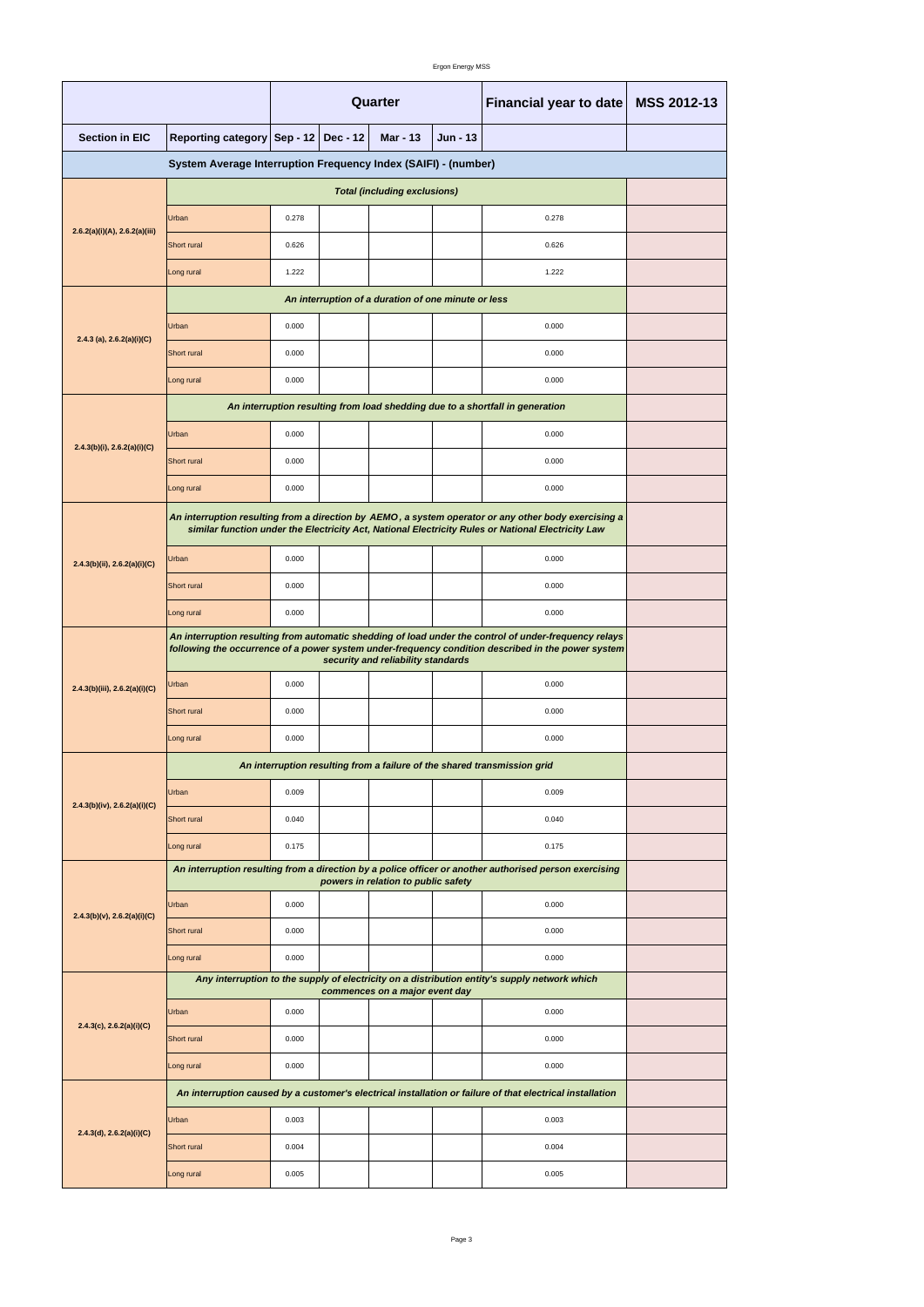### Ergon Energy MSS

| <b>Section in EIC</b> | An explanation of reasons for a distribution entity exceeding (where applicable) those minimum service | <b>Exceeded MSS</b> |
|-----------------------|--------------------------------------------------------------------------------------------------------|---------------------|
|                       |                                                                                                        |                     |
|                       |                                                                                                        |                     |
|                       |                                                                                                        |                     |
|                       |                                                                                                        |                     |
|                       |                                                                                                        |                     |
| 2.6.2(a)(i)(E)        |                                                                                                        |                     |
|                       |                                                                                                        |                     |
|                       |                                                                                                        |                     |
|                       |                                                                                                        |                     |
|                       |                                                                                                        |                     |
|                       |                                                                                                        |                     |

| 2.6.2(a)(iii)                      |             |       |  |       |  |
|------------------------------------|-------------|-------|--|-------|--|
|                                    | Urban       | 0.012 |  | 0.012 |  |
|                                    | Short rural | 0.044 |  | 0.044 |  |
|                                    | Long rural  | 0.180 |  | 0.180 |  |
|                                    |             |       |  |       |  |
| $2.6.2(a)(i)(B)$ , $2.6.2(a)(iii)$ | Urban       | 0.267 |  | 0.267 |  |
|                                    | Short rural | 0.582 |  | 0.582 |  |
|                                    | Long rural  | 1.042 |  | 1.042 |  |

| <b>Section in EIC</b> | A description of any major event days | <b>Date</b> |
|-----------------------|---------------------------------------|-------------|
|                       |                                       |             |
|                       |                                       |             |
|                       |                                       |             |
|                       |                                       |             |
|                       |                                       |             |
| 2.6.2(a)(i)(D)        |                                       |             |
|                       |                                       |             |
|                       |                                       |             |
|                       |                                       |             |
|                       |                                       |             |
|                       |                                       |             |